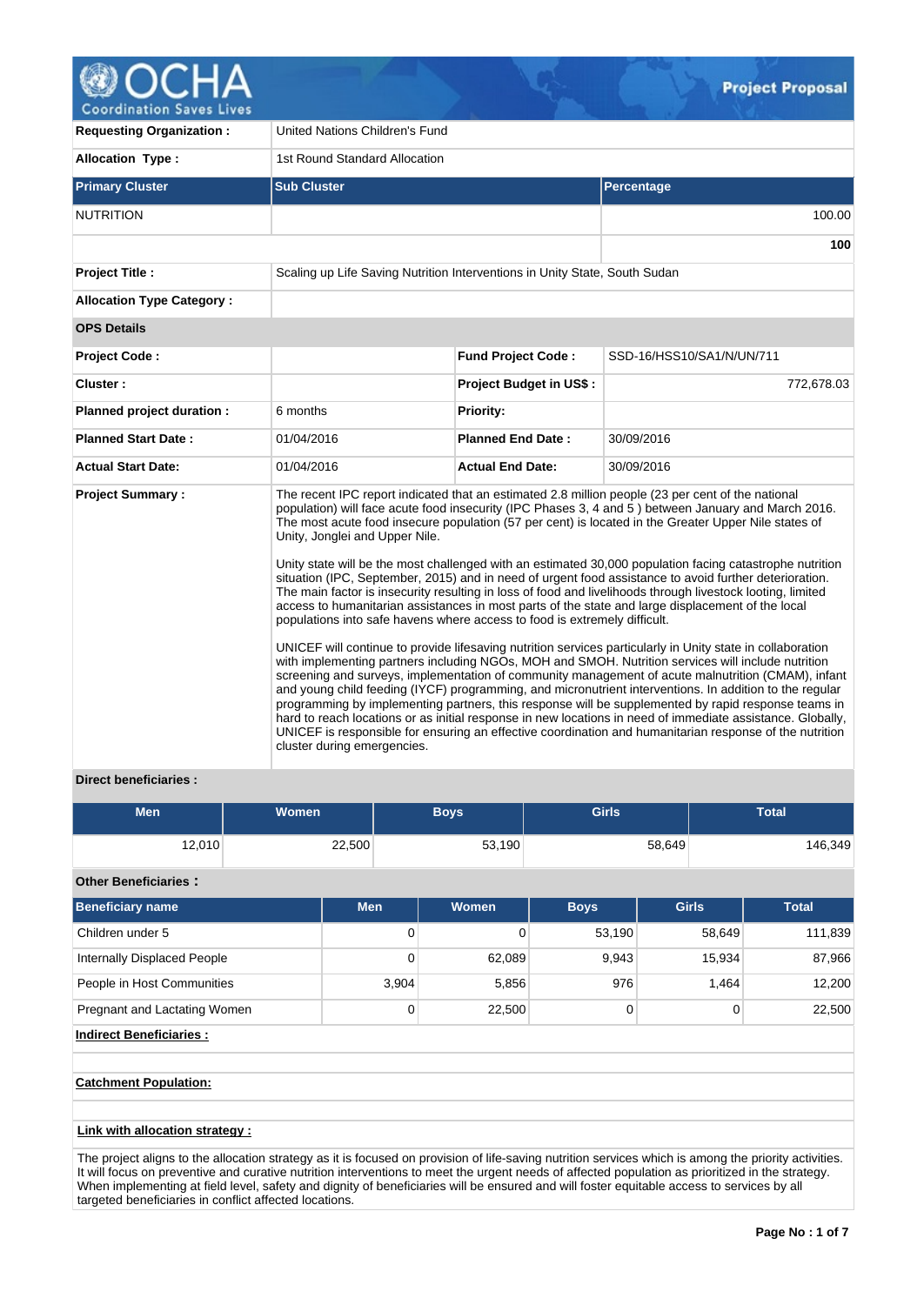### **Sub-Grants to Implementing Partners :**

| <b>Partner Name</b>                                    | <b>Partner Type</b> |  | <b>Budget in US\$</b>       |              |  |  |  |  |  |  |  |
|--------------------------------------------------------|---------------------|--|-----------------------------|--------------|--|--|--|--|--|--|--|
|                                                        |                     |  |                             |              |  |  |  |  |  |  |  |
|                                                        |                     |  |                             |              |  |  |  |  |  |  |  |
| Other funding secured for the same project (to date) : |                     |  |                             |              |  |  |  |  |  |  |  |
| <b>Other Funding Source</b>                            |                     |  | <b>Other Funding Amount</b> |              |  |  |  |  |  |  |  |
| <b>DFID</b>                                            |                     |  |                             | 3,000,000.00 |  |  |  |  |  |  |  |
|                                                        |                     |  |                             | 3,000,000.00 |  |  |  |  |  |  |  |

## **Organization focal point :**

| <b>Name</b>        | <b>Title</b>                               | <b>Email</b>        | <b>Phone</b>     |
|--------------------|--------------------------------------------|---------------------|------------------|
| Vilma Tyler        | <b>Chief of Nutrition</b>                  | vtyler@unicef.org   | +211 955 104 300 |
| Faika Farzana      | <b>Resource Mobilization</b><br>Specialist | ffarzana@unicef.org | +211956731610    |
| <b>DAAVADAULID</b> |                                            |                     |                  |

#### **BACKGROUND**

### **1. Humanitarian context analysis**

The project aligns to the allocation strategy as it is focused on provision of life-saving nutrition services which is among the priority activities. It will focus on preventive and curative nutrition interventions to meet the urgent needs of affected population as prioritized in the strategy. When implementing at field level, safety and dignity of beneficiaries will be ensured and will foster equitable access to services by all targeted beneficiaries in conflict affected locations.

UNICEF leads the Nutrition Information Working Group and collaborates with other UN agencies and nutrition cluster partners to continually appraise the nutrition situation in communities to inform appropriate nutrition response. Data obtained from SMART surveys, RRM missions, IRNA's, and screening activities is disaggregated by gender and findings are used in the Integrated Food Security Phase Classification analysis which highlights both the food security and nutrition situation.

The nutrition situation continues to deteriorate across the country with global acute malnutrition (GAM) prevalence above the emergency threshold (>15%) in Greater Upper Nile, Northern Bahr el Ghazal and Warrap States. Aggravating factors such as sub-optimal maternal and IYCF practices, poor hygiene and sanitation, constrained health care and nutrition service delivery, and deteriorating household food security have further increased the risk of acute malnutrition and associated morbidity and mortality among children and other vulnerable groups. The situation has particularly deteriorated in Unity State to very critical with GAM prevalence exceeding 30%.

Data from Nutrition surveys conducted between April and September 2015 indicate a high GAM prevalence in Unity State ranging between 23.4% in Pariang and 34.1% in Bentiu; SAM prevalence is high in Unity State at 10.5 % in Bentiu, Abiemnhom 8.8%,Mayom 7.5%, Panyijiar 7.2% and Pariang 5.3%. In addition, screenings by MUAC/rapid assessments showed the prevalence of SAM in Mayendit, Unity state, ranged between 2.2% to 2.4% in November and GAM prevalence between 9.4% and 10%. Data obtained through rapid assessments indicate GAM prevalence in Koch at 4.8% with no SAM reported. All assessments showed that boys and girls are equally affected by acute malnutrition. Nutrition outcome in malnourished mothers and women of child bearing age correlates to poor pregnancy outcomes, therefore, addressing the needs of PLWs is critical to break the intergenerational cycle of malnutrition. Data from FSNMS in 2015 show correlation of malnutrition between women of reproductive age and children under five.

### **2. Needs assessment**

UNICEF leads the Nutrition Information Working Group and collaborates with other UN agencies and nutrition cluster partners to continually appraise the nutrition situation in communities to inform appropriate gender focused and gender sensitive nutrition response. Data obtained from SMART surveys, RRM missions, IRNA's, and screening activities is disaggregated by gender and findings are used in the Integrated Food Security Phase Classification analysis which highlights both the food security and nutrition situation. Nutrition situation update also provides key information on the nutrition situation that can help re-looking and the current strategy of achieving the caseloads.

The nutrition situation continues to deteriorate across the country with global acute malnutrition (GAM) prevalence above the emergency threshold (>15%) in Greater Upper Nile, Northern Bahr el Ghazal and Warrap States. Aggravating factors such as sub-optimal maternal and IYCF practices, poor hygiene and sanitation, constrained health care and nutrition service delivery, and deteriorating household food security have further increased the risk of acute malnutrition and associated morbidity and mortality among children and other vulnerable groups. The situation has particularly deteriorated in Unity State to very critical with GAM prevalence exceeding 30%.

#### **3. Description Of Beneficiaries**

The main beneficiaries for this project will be boys and girls between 6 and 59 months suffering from SAM. Identification of children with SAM will be carried out through Mid Upper Arm Circumference (MUAC) screening and oedema check for all children 6 to 59 months regardless of their physical status. Children 0 to 23 months will also be targeted with IYCF interventions through messaging to their caregivers/mothers.

### **4. Grant Request Justification**

As the lead agency on nutrition, UNICEF is responsible for effective coordination of the humanitarian response in the nutrition sector in South Sudan. This includes the provision of guidelines, technical and financial support to the MOH and implementing partners as well as managing the core pipeline of nutrition supplies. This frontline project is mainly targeting Unity State as a priority. UNICEF will work with partners operational on the ground to implement preventive and curative nutrition services for children under 5. Nutrition services include lifesaving treatment for children with SAM, prevention of hidden hunger through the administration of micronutrients including vitamin A for children 6-59 months, and deworming of children 12-59 months to reduce factors associated with childhood under nutrition. In addition to the curative nutrition programme, UNICEF will ensure preventative nutrition programme mainly IYCF practices targeting pregnant and lactation mothers is integrated both in the treatment sites within health facilities and at the community levels.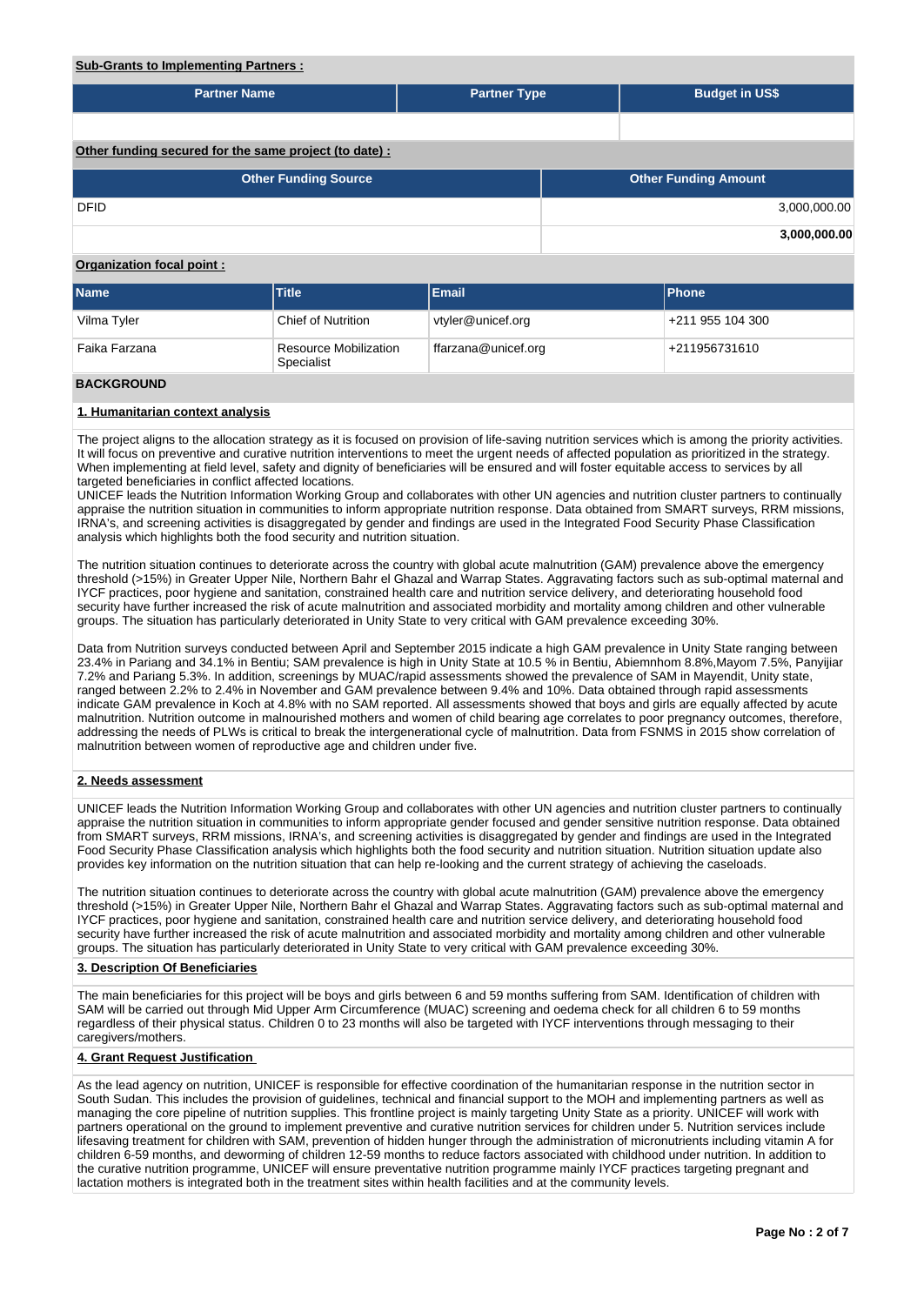## **5. Complementarity**

This funds will ensure continuum of care for the nutrition programme and the project will contribute to preventative nutrition activities hence preventing children from becoming malnourished which eventually leads to reduction in morbidity and mortality of under-fives children. As a result of joint programming and complementarity between UNICEF, implementing partners and WFP MAM management programme, this joint effort ensure reduction in MAM children develop into SAM with early detection and referral system to appropriate programmes for treatment. This project will work with Health partners through integration of Nutrition services within the health facilities. In addition, intersectoral collaboration of WASH actors delivering safe drinking water, sanitation and hygiene promotion.

### **LOGICAL FRAMEWORK**

### **Overall project objective**

The overall objective of the project is to prevent excess morbidity and mortality in girls and boys under five years of age through undernutrition, and at the same time supporting preventative interventions for long term survival, optimal growth and development of children

| <b>NUTRITION</b>                                                                                                    |                                                                                                                   |                                 |  |  |  |  |  |  |  |  |
|---------------------------------------------------------------------------------------------------------------------|-------------------------------------------------------------------------------------------------------------------|---------------------------------|--|--|--|--|--|--|--|--|
| <b>Cluster objectives</b>                                                                                           | <b>Strategic Response Plan (SRP) objectives</b>                                                                   | <b>Percentage of activities</b> |  |  |  |  |  |  |  |  |
| CO1: Deliver quality lifesaving management<br>of acute malnutrition for the most vulnerable<br>and at risk          | HRP 2016 SO1: Save lives and alleviate<br>suffering through safe access to services and<br>resources with dignity | 70                              |  |  |  |  |  |  |  |  |
| CO2: Increased access to integrated<br>programmes preventing under-nutrition for<br>the most vulnerable and at risk | HRP 2016 SO2: Ensure communities are<br>protected, capable and prepared to cope with<br>significant threats       | 30                              |  |  |  |  |  |  |  |  |

**Contribution to Cluster/Sector Objectives :** The project conforms to the cluster and sector objectives by treating SAM Children 0-59 months with timely and quality life-saving services, provision of preventative nutrition services such as IYCF counseling through mother to mother support group and health workers, provision of micronutrient supplementation.

### **Outcome 1**

SAM Children 0-59 months have access to timely and quality life-saving treatment

#### **Output 1.1**

### **Description**

SAM children 0-59 months old treated in the OTP (6-59 months: boys- & girls- ) and IPF (C-MAMI) (<6months: )

#### **Assumptions & Risks**

Assumption: security enabling environment to reach targeted locations and beneficiaries Risk: Failed peace agreement and eruption of conflict in targeted communities hence massive displacement and lack of NGO services

#### **Activities**

#### **Activity 1.1.1**

Train nutrition screening volunteers and health workers on MUAC screening, oedema detection and management of SAM

### **Activity 1.1.2**

Carry out active MUAC and oedema screening of children 6-59 months in targeted communities

### **Activity 1.1.3**

Refer SAM and MAM cases to OTP/IPF and targeted supplementary feeding programmes (TSFPs) accordingly

### **Activity 1.1.4**

Provide treatment for eligible children <59 months in OTP and IPF according to protocol

### **Activity 1.1.5**

Monitor CMAM services in targeted facilities

### **Activity 1.1.6**

Coordinate CMAM progress through nutrition sub-cluster meetings

## **Indicators**

|                 |                  |                                                                                 |     | <b>End cycle beneficiaries</b> |      |      |        |  |
|-----------------|------------------|---------------------------------------------------------------------------------|-----|--------------------------------|------|------|--------|--|
| Code            | <b>Cluster</b>   | <b>Indicator</b>                                                                | Men | Women   Boys   Girls   Target  |      |      |        |  |
| Indicator 1.1.1 | <b>NUTRITION</b> | Frontline services # of children (under-5) admitted<br>for the treatment of SAM |     |                                | 5.63 | 5.86 | 11.500 |  |

**Means of Verification :** Nutrition information system database

## **Outcome 2**

Pregnant and lactating mothers with children less than 24 months have improved knowledge and skills on appropriate IYCF practices in order to prevent malnutrition

## **Output 2.1**

**Description**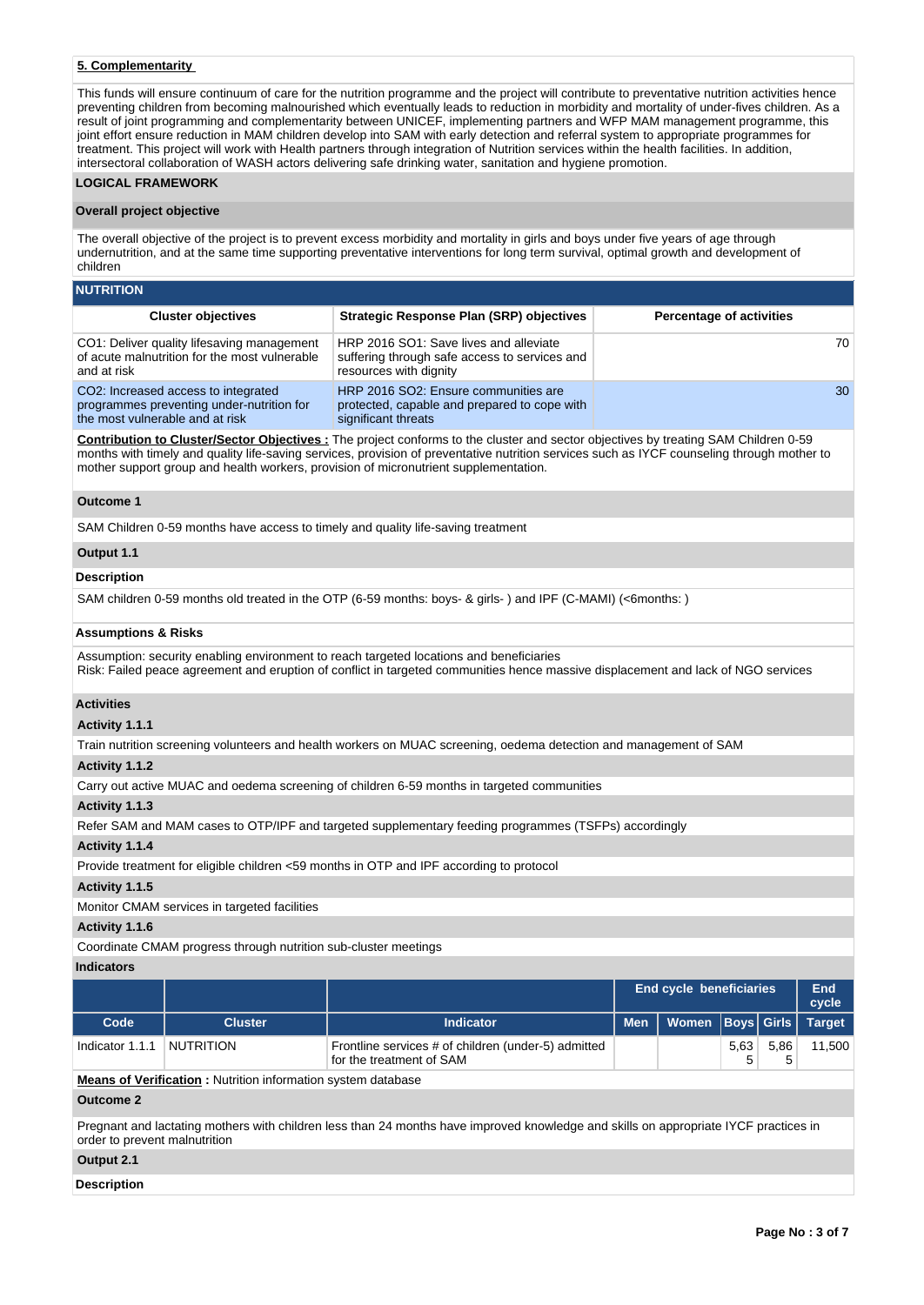Health workers and Mother Support Group (MSG) leaders are trained on IYCF skills and provide counseling to Pregnant and lactating mothers and caregivers of children less than 24 months.

## **Assumptions & Risks**

Security enabling environment to reach targeted locations and beneficiaries

Risk: Failed peace agreement and eruption of conflict in targeted communities hence massive displacement and lack of NGO services

### **Activities**

## **Activity 2.1.1**

Train health workers and community volunteers including Mother Support Groups on IYCF practices and counseling skills

## **Activity 2.1.2**

Conduct facility based and household IYCF counselling to target groups

### **Activity 2.1.3**

Facilitate information sharing on IYCF rollout during sub-cluster coordination meetings

### **Activity 2.1.4**

Provision of Vitamin A and deworming

### **Indicators**

|                            |                                                                                  |                                                                                                                                     | <b>End cycle beneficiaries</b> |              | <b>End</b><br>cycle |            |               |
|----------------------------|----------------------------------------------------------------------------------|-------------------------------------------------------------------------------------------------------------------------------------|--------------------------------|--------------|---------------------|------------|---------------|
| Code                       | <b>Cluster</b>                                                                   | Indicator                                                                                                                           | <b>Men</b>                     | <b>Women</b> | <b>Boys</b> Girls   |            | <b>Target</b> |
| Indicator 2.1.1            | <b>NUTRITION</b>                                                                 | Frontline services # of pregnant and lactating<br>women and caretakers of children 0-23 months<br>reached with IYCF-E interventions | 0                              | 22,500       |                     |            | 22,500        |
|                            |                                                                                  | <b>Means of Verification</b> : Nutrition Information system database, partner's quarterly and monthly reports                       |                                |              |                     |            |               |
| Indicator 2.1.2            | <b>NUTRITION</b>                                                                 | Frontline services # of health workers trained in<br>Infant and Young Child Feeding                                                 | 20                             | 70           |                     |            | 90            |
|                            |                                                                                  | <b>Means of Verification</b> : Nutrition Information system database, partner's quarterly and monthly reports                       |                                |              |                     |            |               |
| Indicator 2.1.3            | <b>NUTRITION</b>                                                                 | Frontline services # of children (under -5)<br>supplemented with Vitamin A                                                          |                                |              | 53.1<br>90          | 58,6<br>49 | 111.839       |
|                            | <b>Means of Verification:</b> partner's Nutrition quarterly and monthly reports  |                                                                                                                                     |                                |              |                     |            |               |
| Indicator 2.1.4            | <b>NUTRITION</b>                                                                 | Frontline services # of children (12 -59 months)<br>dewormed                                                                        |                                |              | 42,5<br>22          | 46,9<br>19 | 89.441        |
|                            | <b>Means of Verification</b> : partner's Nutrition quarterly and monthly reports |                                                                                                                                     |                                |              |                     |            |               |
| <b>Additional Targets:</b> |                                                                                  |                                                                                                                                     |                                |              |                     |            |               |

## **M & R**

### **Monitoring & Reporting plan**

Treatment of SAM cases: UNICEF field based staff will develop travel plans which will include site visits to monitor project progress of partners. Reports from partners expected on a weekly basis will be compiled in Juba and then circulated to field-based staff. Verification of reports submitted will be done based on observations in sites visited. Tools that will be used in monitoring partner performance will be harmonized and feedback will be provided to partners. Partners will report on the 10th of each month. Information from partner reports will be verified through field visits. Promotion of infant and young child feeding practices: as above Micronutrient supplementation and deworming to children 6 – 59 months and pregnant and lactating women: During the bi-annual accelerated campaigns where Vitamin A supplementation and deworming is targeted to children in all the country, UNICEF will work closely with health colleagues within UNICEF and WHO to ensure microplans adequately address strategies to achieve high coverage for these nutrition interventions. Monitors during these campaigns will be sensitized to ensure microplans are implemented as intended.

## **Workplan**

| <b>Activity description</b>                                                                                                              | Year | $\overline{2}$ | 3 |    | $\sqrt{5}$ | 6 <sup>1</sup> | $\blacktriangledown$    | 8            | 9            | 10 11 12 |  |
|------------------------------------------------------------------------------------------------------------------------------------------|------|----------------|---|----|------------|----------------|-------------------------|--------------|--------------|----------|--|
| Activity 1.1.1: Train nutrition screening volunteers and health workers on MUAC<br>screening, oedema detection and management of SAM     | 2016 |                |   | X. | X          |                | $\mathsf{x}$            | ΙX           |              |          |  |
| Activity 1.1.2: Carry out active MUAC and oedema screening of children 6-59<br>months in targeted communities                            | 2016 |                |   | X  | $\times$   | ΙX.            | $\mathsf{X}$            | $\mathsf{X}$ | $\mathsf{x}$ |          |  |
| Activity 1.1.3: Refer SAM and MAM cases to OTP/IPF and targeted supplementary<br>feeding programmes (TSFPs) accordingly                  | 2016 |                |   | X  | $\times$   | $\times$       | $\mathsf{X}$            | $\mathsf{X}$ | $\mathsf{x}$ |          |  |
| Activity 1.1.4: Provide treatment for eligible children <59 months in OTP and IPF<br>according to protocol                               | 2016 |                |   | X  | $\times$   | X              | ΙX.                     | ΙX.          | X            |          |  |
| Activity 1.1.5: Monitor CMAM services in targeted facilities                                                                             | 2016 |                |   | X  | X          | $\times$       | ΙX.                     | ΙX.          | X            |          |  |
| Activity 1.1.6: Coordinate CMAM progress through nutrition sub-cluster meetings                                                          | 2016 |                |   | x  | X          | X              | $\mathsf{I} \mathsf{X}$ | ΙX.          | X            |          |  |
| Activity 2.1.1: Train health workers and community volunteers including Mother<br>Support Groups on IYCF practices and counseling skills | 2016 |                |   |    | x          | X              |                         | X            | X            |          |  |
| Activity 2.1.2: Conduct facility based and household IYCF counselling to target<br>groups                                                | 2016 |                |   | X  | X          | X              | <b>X</b>                | lx.          | X            |          |  |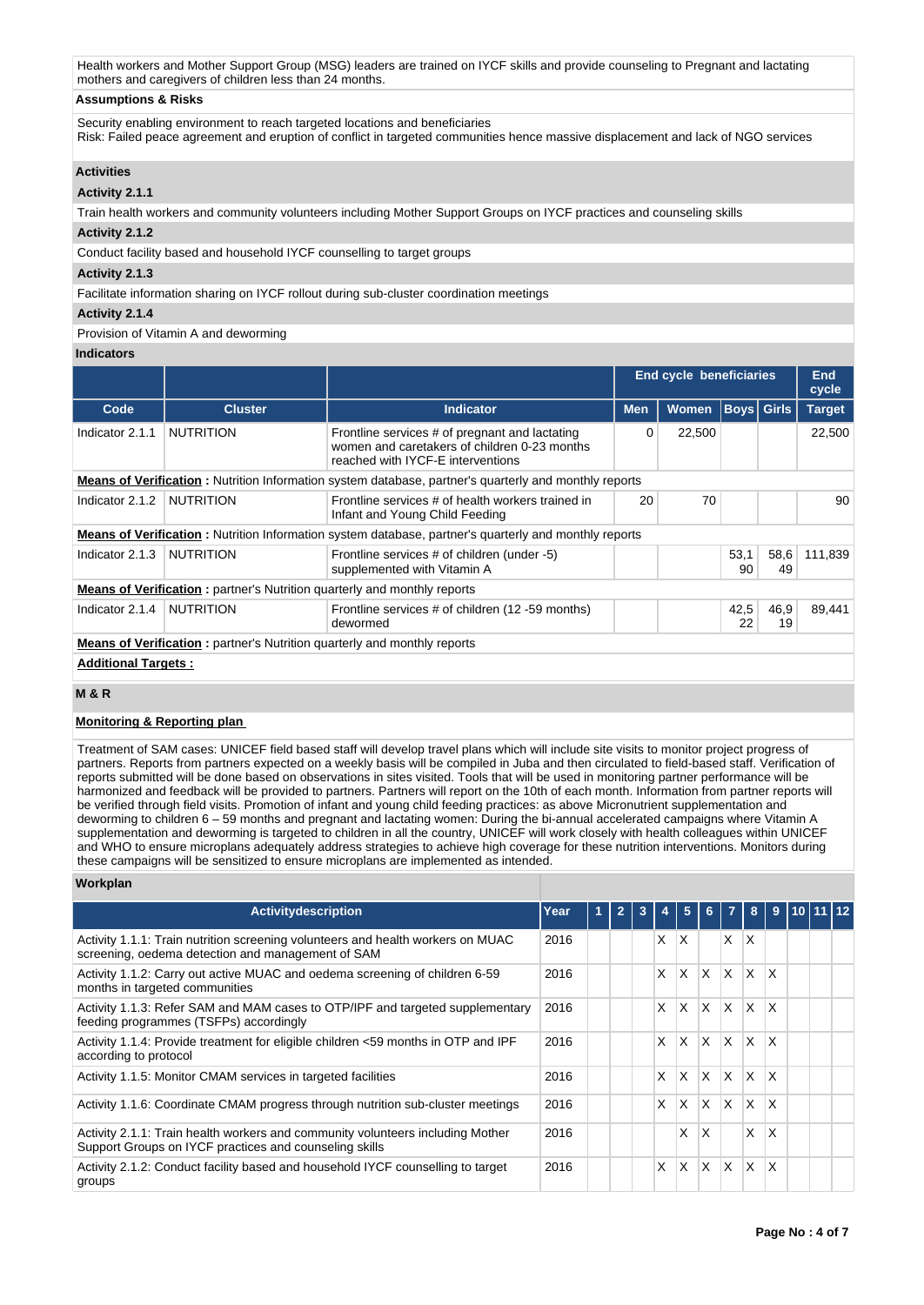| Activity 2.1.3: Facilitate information sharing on IYCF rollout during sub-cluster<br>coordination meetings | 2016 |  |  |              |         |  |  |  |
|------------------------------------------------------------------------------------------------------------|------|--|--|--------------|---------|--|--|--|
| Activity 2.1.4: Provision of Vitamin A and deworming                                                       | 2016 |  |  | $\checkmark$ | $\cdot$ |  |  |  |

## **OTHER INFO**

## **Accountability to Affected Populations**

To integrate accountability for the beneficiaries the UNICEF nutrition programme closely works with communities from project initiation, through implementation and monitoring of results. UNICEF and its implementing partners will ensure that active community consultations are conducted in project planning and implementation of the planned activities. Regular field and onsite monitoring and coaching will be provided. Financial accountability will be delivered in line with UN HACT Assurance systems. During the implementation, the project will engage beneficiaries in project implementation.

### **Implementation Plan**

The implementation of planned activities will be based on the 2016 HRP and the signed work plan between UNICEF and the government at central and state level and is accordance with the UNICEF and Republic of South Sudan joint programme of cooperation 2014 -2016.

Nutrition services are mainly provided by NGOs partners in South Sudan with UNICEF providing direct implementation through the RRM as required. UNICEF will assess the capacity of all existing and potential partners to deliver the services through developing and signing of Programme Cooperation Agreements (PCAs) or Small Scale Funding Agreements (SSFAs) with NGOs/CBOs/FBOs.

Training of health workers and nutrition partners will be done in line with MOH and international guidelines and will be done jointly by UNICEF and the MOH and partners at central and state levels and also by partner NGOs at state and county level. UNICEF Nutrition experts will be based in all critical states (Jonglei – based in Bor, Upper Nile – based in Malakal, Unity – based in Bentiu/Rubkhona, Warrap – based in Rumbek) and will support in monitoring of programs and building capacity of NGO partners. As required Rapid Response Missions will be organized to address gaps in services.

### **Coordination with other Organizations in project area**

| Name of the organization                    | Areas/activities of collaboration and rationale                                                                                                                                                            |
|---------------------------------------------|------------------------------------------------------------------------------------------------------------------------------------------------------------------------------------------------------------|
| World Food Programme                        | UNICEF nutrition programme works closely with WFP for continuum<br>of treatment for acute malnutrition.                                                                                                    |
| CARE, CWW, World Relief, UNIDO and NileHope | 1. Training of health and Nutrition staff on CMAM and IYCF 2.<br>Provision of treatment and preventative Nutrition services in Unity<br>States, 3. Provision of Vitamin and Deworing for the beneficiaries |

#### **Environment Marker Of The Project**

A+: Neutral Impact on environment with mitigation or enhancement

### **Gender Marker Of The Project**

2a-The project is designed to contribute significantly to gender equality

### **Justify Chosen Gender Marker Code**

Data is disaggregated by gender in planning, reporting and evaluation. Nutrition assessments is done base on gender analysis for example the nutrition needs of boys, girls, pregnant and lactating mothers. UNICEF Nutrition programmes mainly targets under five children (boys and girls) and pregnant and lactating mothers. Therefore in programme design, consideration is given to programmes that meet the target needs. UNICEF Nutrition preventative programmes (Infant and young child feeding) also covers all community members e.g. women, men, girls and boys. Moreover, consideration is also given to both gender during recruitment of UNICEF nutrition staffs.

### **Protection Mainstreaming**

In the provision of Nutrition services, protection of beneficiaries will be taken into consideration by ensuring that discussion are held with community leaders and ensure participation in decision making on Nutrition site locations. Also women participation on what services are needed and how safe it is for them to access these services taking into consideration the distance to be travel to collect nutrition rations. The importance of decentralizing services points closer to settlements locations.

### **Country Specific Information**

### **Safety and Security**

Safety and security of both staff implementing the program as well as those of the beneficiaries will be of utmost priority and will be assured through Security Rapid Assessments when accessing the conflict affected areas especially outside the PoCs. Nutrition services will be brought to beneficiaries and set up in secure areas. Looting of nutrition supplies were a major concern in 2015 in some locations in the GUN, however, small qualities of supplies to the nutrition centers has proved effective to mitigate looting at the facilities.

### **Access**

Access to deliver supplies is sometime a big challenge especially in the rainy season to due to poor infrastructure in the country. This is however mitigated through dry season preposition of nutrition supplies. The availability of UNICEF and partner warehouses at the state levels enable adequate storage room for supplies and ease of reach of partners in the states.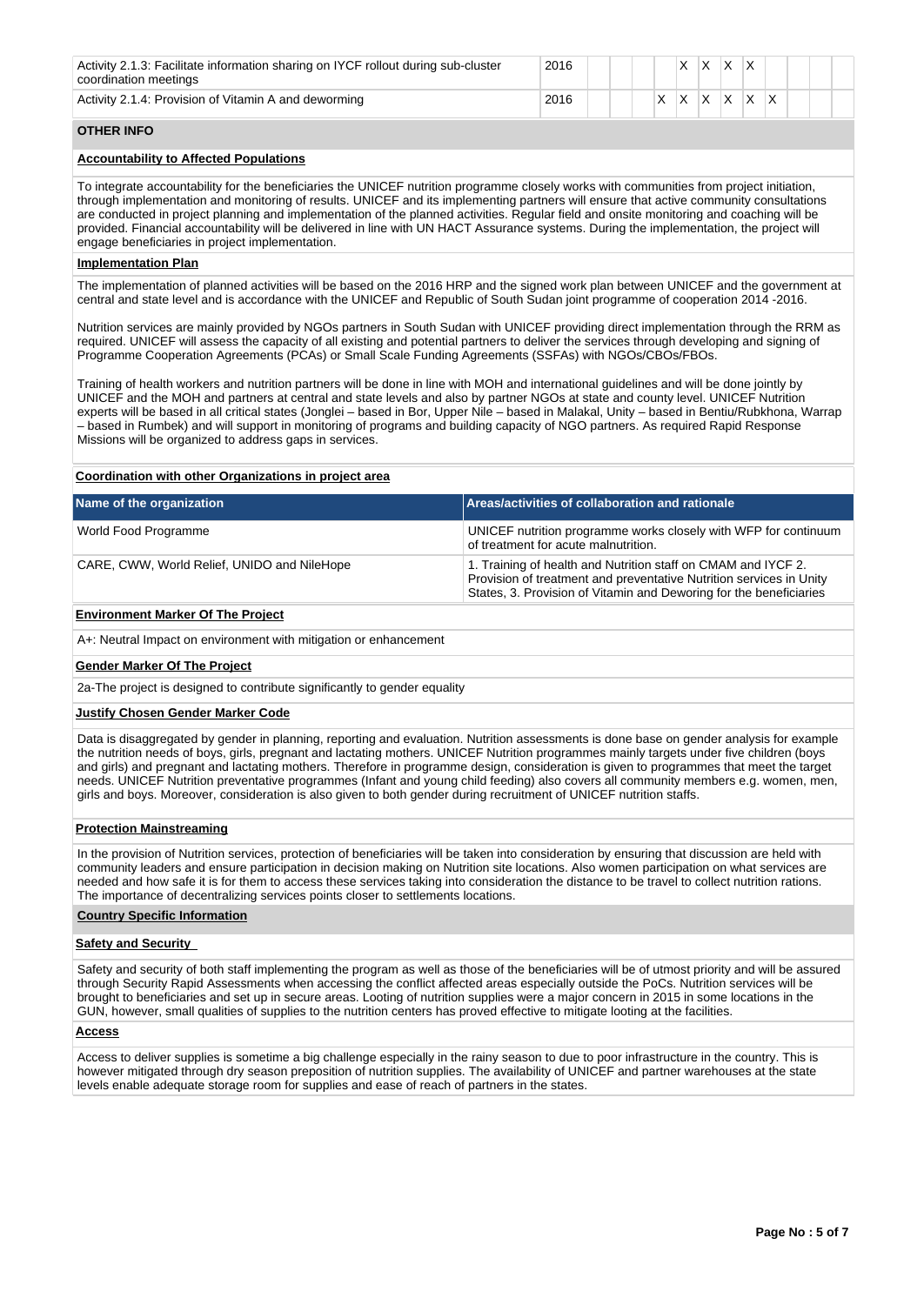# **BUDGET**

| ופטעס                   |                                                                                                                                                                                                                                                                                                                                                                                                                                                                                                                             |   |                  |                        |                                          |                           |                   |
|-------------------------|-----------------------------------------------------------------------------------------------------------------------------------------------------------------------------------------------------------------------------------------------------------------------------------------------------------------------------------------------------------------------------------------------------------------------------------------------------------------------------------------------------------------------------|---|------------------|------------------------|------------------------------------------|---------------------------|-------------------|
| Code                    | <b>Budget Line Description</b>                                                                                                                                                                                                                                                                                                                                                                                                                                                                                              |   | $D / S$ Quantity | <b>Unit</b><br>cost    | <b>Duration</b><br><b>Recurran</b><br>ce | $\%$<br>charged<br>to CHF | <b>Total Cost</b> |
|                         | <b>Staff and Other Personnel Costs</b>                                                                                                                                                                                                                                                                                                                                                                                                                                                                                      |   |                  |                        |                                          |                           |                   |
| 1.1                     | Nutrition Specialist, P3                                                                                                                                                                                                                                                                                                                                                                                                                                                                                                    | D |                  | $1 \mid 18,00$<br>0.00 | 6                                        | 50%                       | 54,000.00         |
| 1.2                     | Nutrition Officer, NOB                                                                                                                                                                                                                                                                                                                                                                                                                                                                                                      | D |                  | 2 4,000                | 6                                        | 100%                      | 48,000.00         |
|                         |                                                                                                                                                                                                                                                                                                                                                                                                                                                                                                                             |   |                  | .00                    |                                          |                           |                   |
|                         | <b>Section Total</b>                                                                                                                                                                                                                                                                                                                                                                                                                                                                                                        |   |                  |                        |                                          |                           | 102,000.00        |
| <b>Travel</b>           |                                                                                                                                                                                                                                                                                                                                                                                                                                                                                                                             |   |                  |                        |                                          |                           |                   |
| 5.1                     | Local travel (flight cost) for four local/international staff (2<br>missions per month)                                                                                                                                                                                                                                                                                                                                                                                                                                     | D |                  | 8 400.0                | 6                                        | 100%                      | 19,200.00         |
|                         | (Local travel - flight cost at USD 400 return flight per person for four staff twice a month over 6 months). This is to support<br>programme monitoring in Unity State.                                                                                                                                                                                                                                                                                                                                                     |   |                  |                        |                                          |                           |                   |
| 5.2                     | DSA for travel (flight cost) for four local/international staff (2)<br>missions per month)                                                                                                                                                                                                                                                                                                                                                                                                                                  | D |                  | 8 637.0<br>0           | 6                                        | 100%                      | 30,576.00         |
|                         | (Calculated at 91 USD per day for an average of 7 days/mission. Supporting 2 missions per month for each staff within 6 months)                                                                                                                                                                                                                                                                                                                                                                                             |   |                  |                        |                                          |                           |                   |
|                         | <b>Section Total</b>                                                                                                                                                                                                                                                                                                                                                                                                                                                                                                        |   |                  |                        |                                          |                           | 49,776.00         |
|                         | <b>Transfers and Grants to Counterparts</b>                                                                                                                                                                                                                                                                                                                                                                                                                                                                                 |   |                  |                        |                                          |                           |                   |
| 6.1                     | Grants to partners through Programme Cooperation<br>Agreement with UNICEF                                                                                                                                                                                                                                                                                                                                                                                                                                                   | D |                  | 1 525,3<br>53.00       | $\mathbf{1}$                             | 100%                      | 525,353.00        |
|                         | supervision and ensuring quality services are being provided. In addition, UNICEF provide financial support to smaller national<br>organizations that in most cases due to their capacity do not qualify for direct CHF allocations and are in need of smaller funds<br>for operation in their locations.<br>-The availability of continuous monitoring of program by UNICEF<br>-The benefit of the CHF assisting in the continuity of projects                                                                             |   |                  |                        |                                          |                           |                   |
|                         | <b>Section Total</b>                                                                                                                                                                                                                                                                                                                                                                                                                                                                                                        |   |                  |                        |                                          |                           | 525,353.00        |
|                         | <b>General Operating and Other Direct Costs</b>                                                                                                                                                                                                                                                                                                                                                                                                                                                                             |   |                  |                        |                                          |                           |                   |
| 7.1                     | Office maintenance and security cost                                                                                                                                                                                                                                                                                                                                                                                                                                                                                        | D | 1 <sup>1</sup>   | 45,00<br>0.00          | 1                                        | 100%                      | 45,000.00         |
|                         | The amount of funds indicated for office maintenance and security cost is to support the field coordination office for Unity State<br>operation which is partly supported from Juba and Bentiu sub office. The supporting office for Unity state overall Nutrition<br>program is based in Bentiu therefore the 45,000 USD will support the running cost and security related cost given the high cost of<br>operation in Unity State and the fact that all supplies are transported from Juba including office consumables. |   |                  |                        |                                          |                           |                   |
|                         | <b>Section Total</b>                                                                                                                                                                                                                                                                                                                                                                                                                                                                                                        |   |                  |                        |                                          |                           | 45,000.00         |
| <b>SubTotal</b>         |                                                                                                                                                                                                                                                                                                                                                                                                                                                                                                                             |   | 21.00            |                        |                                          |                           | 722,129.00        |
| Direct                  |                                                                                                                                                                                                                                                                                                                                                                                                                                                                                                                             |   |                  |                        |                                          |                           | 722,129.00        |
| Support                 |                                                                                                                                                                                                                                                                                                                                                                                                                                                                                                                             |   |                  |                        |                                          |                           |                   |
| <b>PSC Cost</b>         |                                                                                                                                                                                                                                                                                                                                                                                                                                                                                                                             |   |                  |                        |                                          |                           |                   |
| <b>PSC Cost Percent</b> |                                                                                                                                                                                                                                                                                                                                                                                                                                                                                                                             |   |                  |                        |                                          |                           | 7%                |
| <b>PSC Amount</b>       |                                                                                                                                                                                                                                                                                                                                                                                                                                                                                                                             |   |                  |                        |                                          |                           | 50,549.03         |
| <b>Total Cost</b>       |                                                                                                                                                                                                                                                                                                                                                                                                                                                                                                                             |   |                  |                        |                                          |                           | 772,678.03        |
|                         | <b>Grand Total CHF Cost</b>                                                                                                                                                                                                                                                                                                                                                                                                                                                                                                 |   |                  |                        |                                          |                           | 772,678.03        |